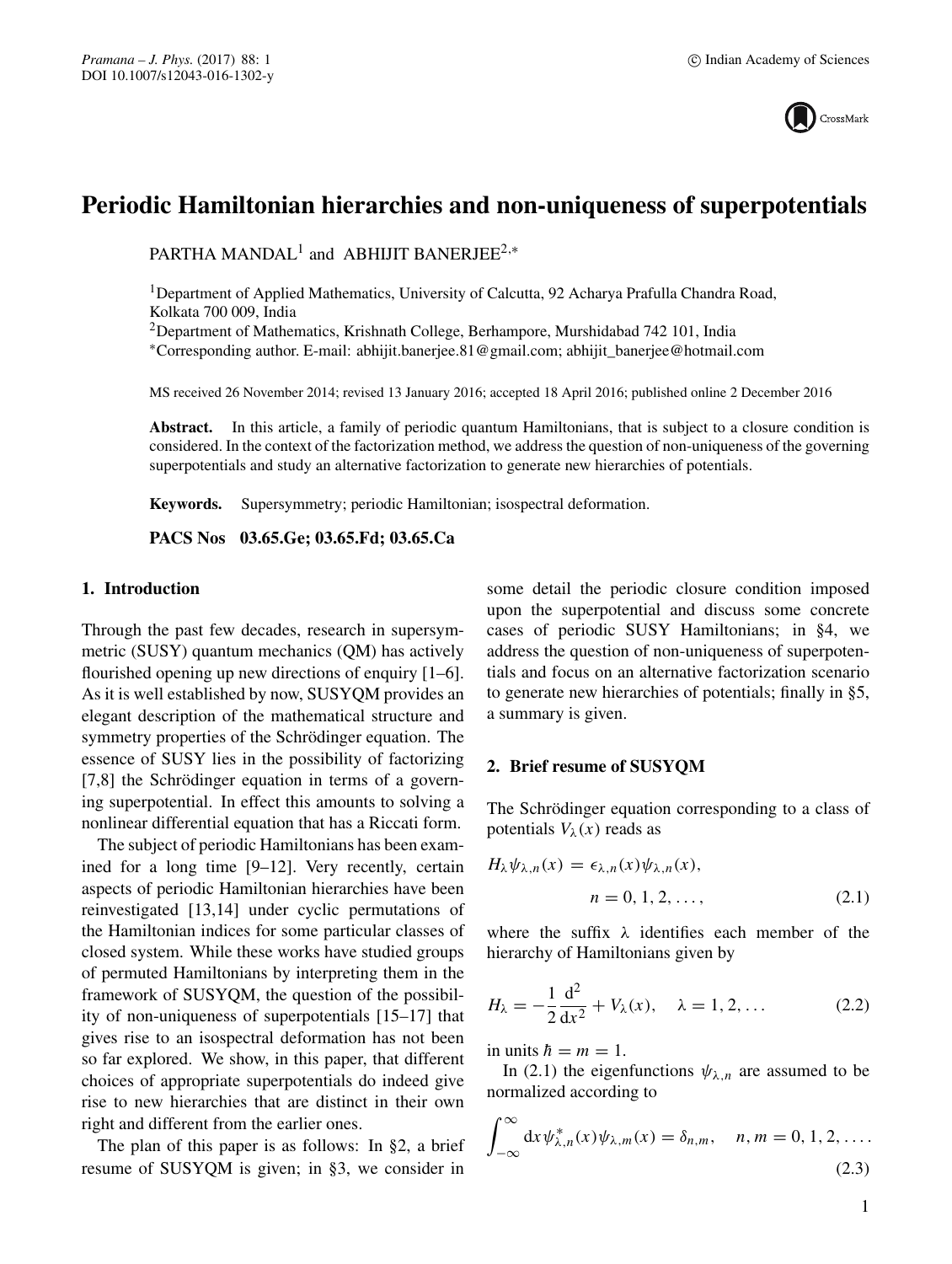In the language of SUSYQM [1–4,18], the groundstate wave function defines an underlying superpotential of system (2.1) in the manner

$$
W_{\lambda}(x) = -\frac{d}{dx} \ln |\psi_{\lambda,0}(x)| \Rightarrow
$$
  

$$
\psi_{\lambda,0}(x) = \mathcal{N}_{\lambda,0} e^{-\int d\xi W_{\lambda}(\xi)},
$$
 (2.4)

where  $\mathcal{N}_{\lambda,0}$  is a normalization factor.

In terms of  $W_\lambda(x)$ , we can choose intertwined Hamiltonians labelled by  $H_{\lambda}$  and  $H_{\lambda+1}$  that belong to the same hierarchy such that

$$
H_{\lambda} = A_{\lambda}^{\dagger} A_{\lambda} + \epsilon_{\lambda,0},
$$
  
\n
$$
V_{\lambda}(x) = \frac{1}{2} [W_{\lambda}^{2}(x) + W_{\lambda}'(x)] + \epsilon_{\lambda,0}
$$
\n(2.5)

and

$$
H_{\lambda+1} = A_{\lambda} A_{\lambda}^{\dagger} + \epsilon_{\lambda,0} = A_{\lambda+1}^{\dagger} A_{\lambda+1} + \epsilon_{\lambda+1,0}
$$
  
= 
$$
-\frac{1}{2} \frac{d^2}{dx^2} + \frac{1}{2} [W_{\lambda}^2(x) - W_{\lambda}'(x)] + \epsilon_{\lambda,0}, \quad (2.6)
$$

where  $A_{\lambda}$  and  $A_{\lambda}^{\dagger}$  are mutually adjoint differential operators defined by operators defined by

$$
A_{\lambda} = \frac{1}{\sqrt{2}} \left( \frac{d}{dx} - W_{\lambda} \right),
$$
  
\n
$$
A_{\lambda}^{\dagger} = \frac{1}{\sqrt{2}} \left( -\frac{d}{dx} - W_{\lambda} \right).
$$
\n(2.7)

It then easily transpires from (2.6) that corresponding to  $H_{\lambda+1}$ , the governing potential  $V_{\lambda+1}$  has the form

$$
V_{\lambda+1} = \frac{1}{2} [W_{\lambda+1}^2(x) + W_{\lambda+1}'(x)] + \epsilon_{\lambda+1,0}
$$
 (2.8)

tied with the constraint

$$
W_{\lambda+1}^{2}(x) + W_{\lambda+1}'(x) = W_{\lambda}^{2}(x) - W_{\lambda}'(x) + 2(\epsilon_{\lambda,0} - \epsilon_{\lambda+1,0}).
$$
 (2.9)

It should be remarked that (2.6) and (2.7) are equivalent to the fulfillment of the intertwining relations given by

$$
H_{\lambda+1}A_{\lambda}=A_{\lambda}H_{\lambda}, \qquad (2.10)
$$

$$
H_{\lambda}A_{\lambda}^{\dagger} = A_{\lambda}^{\dagger}H_{\lambda+1},\tag{2.11}
$$

where  $\lambda = 1, 2, \ldots$ .

Since we are dealing with an unbroken case of SUSY, the ground state of  $H_{\lambda}$  is annihilated by  $A_{\lambda}$ , i.e.

 $A_{\lambda}\psi_{\lambda,0}(x) = 0$  while the remaining wavefunctions are furnished by the relations

$$
\psi_{\lambda+1,n}(x) = \frac{1}{\sqrt{\epsilon_{\lambda,n+1} - \epsilon_{\lambda,0}}} A_{\lambda} \psi_{\lambda,n+1}(x) \qquad (2.12)
$$

$$
\psi_{\lambda,n+1}(x) = \frac{1}{\sqrt{\epsilon_{\lambda,n+1} - \epsilon_{\lambda,0}}} A_{\lambda}^{\dagger} \psi_{\lambda+1,n}(x) \qquad (2.13)
$$

with the isospectrality condition  $\epsilon_{\lambda+1,n} = \epsilon_{\lambda,n+1}$  being valid for  $n = 0, 1, 2, \ldots$ .

## **3. Periodic closure conditions**

To solve an equation of the type (2.9), a possibility to obtain viable solutions is to impose some kind of closure condition

$$
W_{\lambda+N}(x) = W_{\lambda}(x), \quad \Delta_{\lambda+N} = \Delta_{\lambda}, \tag{3.1}
$$

where  $N$  is the periodicity of a hierarchy that involve ( $N + 1$ ) Hamiltonians and we have set  $\Delta_{\lambda} = \epsilon_{\lambda+1,0}$  –  $\epsilon_{\lambda,0}$ . Note that the  $\Delta_{\lambda}$ 's sum to

$$
\Omega \equiv \Delta_{\lambda} + \Delta_{\lambda+1} + \dots + \Delta_{\lambda+N-1}
$$
  
=  $\epsilon_{\lambda+N,0} - \epsilon_{\lambda,0} \neq 0.$  (3.2)

A study of the cyclic condition (3.1) has revealed the following situations: the case  $N = 1$  is consistent with the harmonic oscillator problem [9,11]; the case  $N =$ 2 yields the general conformal quantum mechanical result [19]

$$
W_{1,2}(x) = \frac{1}{2} \left( \pm \frac{\Delta_1 - \Delta_2}{\Delta_1 + \Delta_2} \frac{1}{x} + \frac{\Delta_1 + \Delta_2}{2} x \right) \tag{3.3}
$$

while the case  $N = 3$  involves hierarchy of four<br>Hamiltonians leading to potentials of transcendental Hamiltonians leading to potentials of transcendental form depending on the solutions of the Painlevé-IV nonlinear differential equation [20]:

$$
W_1(x) = \frac{1}{2}\Omega x + g(x),
$$
\n(3.4)

$$
W_{2,3}(x) = -\frac{1}{2}g(x) \mp \frac{1}{2g(x)}(g'(x) + \Delta_2),\tag{3.5}
$$

where the function  $g(x)$  satisfies a nonlinear differen-<br>tial equation of the form tial equation of the form

$$
g''(x) = \frac{g'^2(x)}{2g(x)} + \frac{3}{2}g^3(x) + 2\Omega x g^2(x)
$$

$$
+ \left(\frac{1}{2}\Omega x^2 + \Delta_3 - \Delta_1\right)g(x) - \frac{\Delta_2^2}{2g(x)}.\ (3.6)
$$

The main purpose of this work is to investigate the viability of the non-uniqueness of the factorization schemes [21,22] within a SUSY framework in the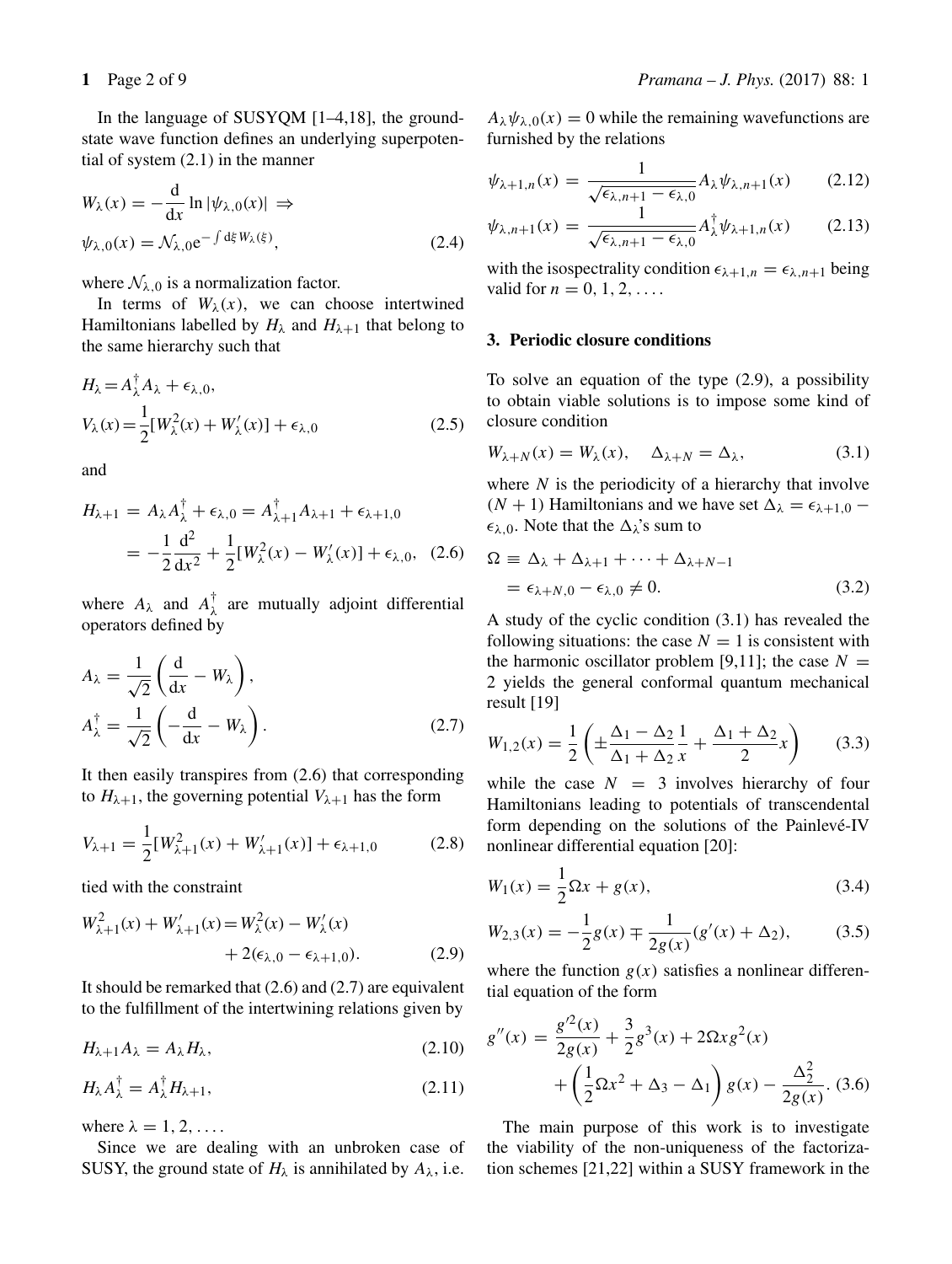*Pramana – J. Phys.* (2017) 88: 1 Page 3 of 9 **1** 

context of a hierarchy of Hamiltonians enjoying a periodic closure condition. To embark upon such a possibility, we reassess the above results first. Then we also look for other solutions of isospectrality as induced by a different class of superpotentials that are tenable for the second-order case while we also write down new solutions of superpotentials for the third-order case that are guided by the error function or Airy function. In the following, we first review some specific cases of periodic SUSY Hamiltonians.

#### **4. Periodic SUSY Hamiltonians**

We focus on the simplest case of the hierarchial setup with two Hamiltonians  $H_1$  and  $H_2$  subject to the closure condition

$$
H_2 = H_1 - \Lambda,\tag{4.1}
$$

where the factorized forms of the Hamiltonians are given by

$$
H_1 = A_1^{\dagger} A_1 + \epsilon_{1,0}, \quad H_2 = A_1 A_1^{\dagger} + \epsilon_{1,0}.
$$
 (4.2)  
In (4.2)

$$
A_1 = \frac{1}{\sqrt{2}} \left( \frac{\mathrm{d}}{\mathrm{d}x} - W_1 \right), \quad A_1^{\dagger} = \frac{1}{\sqrt{2}} \left( -\frac{\mathrm{d}}{\mathrm{d}x} - W_1 \right),
$$

 $W_1$  is the superpotential and

$$
H_1 = -\frac{1}{2}\frac{d^2}{dx^2} + V_1(x).
$$
  
In terms of W<sub>1</sub>(x), the

In terms of  $W_1(x)$ , the Hamiltonians  $H_1$  and  $H_2$  read as

$$
H_1 = \frac{1}{2} \left[ -\frac{d^2}{dx^2} + W_1'(x) + W_1^2(x) \right] + \epsilon_{1,0}
$$
(4.3)  
\n
$$
H_2 = \frac{1}{2} \left[ -\frac{d^2}{dx^2} - W_1'(x) + W_1^2(x) \right] + \epsilon_{1,0}
$$
  
\n
$$
= H_1 - \Lambda = \frac{1}{2} \left[ -\frac{d^2}{dx^2} + W_1'(x) + W_1^2(x) \right] + \epsilon_{1,0} - \Lambda.
$$
(4.4)

Comparison with (4.1) gives

$$
W_1'(x) = \Lambda \Rightarrow W_1(x) = \Lambda(x - x_0). \tag{4.5}
$$

Correspondingly

$$
V_1(x) = \frac{1}{2}\Lambda^2(x - x_0)^2 + \left(\frac{1}{2}\Lambda + \epsilon_{1,0}\right),
$$

which stands for the harmonic oscillator potential. The normalizable ground-state wave function then reads as

$$
\psi_{1,0} \propto \exp\left(-\frac{\Lambda}{2}(x-x_0)^2\right), \quad \Lambda > 0. \tag{4.6}
$$

We now turn to the hierarchy of three Hamiltonians

$$
H_{\lambda} = -\frac{1}{2}\frac{d^2}{dx^2} + V_{\lambda}(x), \quad \lambda = 1, 2, 3
$$

with the closure condition

$$
H_3 = H_1 - \Lambda. \tag{4.7}
$$

These satisfy the intertwining relations as given by (2.10) and (2.11), i.e.

$$
H_{\lambda+1}A_{\lambda} = A_{\lambda}H_{\lambda}, \quad H_{\lambda}A_{\lambda}^{\dagger} = A_{\lambda}^{\dagger}H_{\lambda+1} \tag{4.8}
$$

for  $\lambda = 1, 2$ .

The factorized forms of the Hamiltonians read as

$$
H_{\lambda} = A_{\lambda}^{\dagger} A_{\lambda} + \epsilon_{\lambda,0}, \quad H_{\lambda+1} = A_{\lambda} A_{\lambda}^{\dagger} + \epsilon_{\lambda,0};
$$
  

$$
\lambda = 1,2 \tag{4.9}
$$

where

$$
A_1 = \frac{1}{\sqrt{2}} \left( \frac{d}{dx} - W_1 \right), \quad A_1^{\dagger} = \frac{1}{\sqrt{2}} \left( -\frac{d}{dx} - W_1 \right),
$$
  

$$
A_2 = \frac{1}{\sqrt{2}} \left( \frac{d}{dx} - W_2 \right), \quad A_2^{\dagger} = \frac{1}{\sqrt{2}} \left( -\frac{d}{dx} - W_2 \right)
$$

with  $W_\lambda(x)$ ,  $\lambda = 1$ , 2 are the respective superpotentials. Explicitly,  $H_1$  has the form

$$
H_1 = A_1^{\dagger} A_1 + \epsilon_{1,0} = -\frac{1}{2} \left[ \frac{d^2}{dx^2} - W_1'(x) - W_1^2(x) \right] + \epsilon_{1,0}
$$
  
=  $A_2 A_2^{\dagger} + \epsilon_{2,0} + \Lambda = -\frac{1}{2} \left[ \frac{d^2}{dx^2} + W_2'(x) - W_2^2(x) \right]$   
+  $\epsilon_{2,0} + \Lambda$ , (4.10)

where we have evidently

$$
W'_1(x) + W'_2(x) = -W_1^2(x) + W_2^2(x)
$$
  
+ 2( $\Lambda$  +  $\Delta_1$ ) (4.11)

and  $H_2$  reads as

$$
H_2 = A_1 A_1^{\dagger} + \epsilon_{1,0} = -\frac{1}{2} \left[ \frac{d^2}{dx^2} + W_1'(x) - W_1^2(x) \right] + \epsilon_{1,0}
$$
  
=  $A_2^{\dagger} A_2 + \epsilon_{2,0} = -\frac{1}{2} \left[ \frac{d^2}{dx^2} - W_2'(x) - W_2^2(x) \right] + \epsilon_{2,0},$  (4.12)

where likewise the following constraint holds:

$$
W_1'(x) + W_2'(x) = W_1^2(x) - W_2^2(x) - 2\Delta_1.
$$
 (4.13)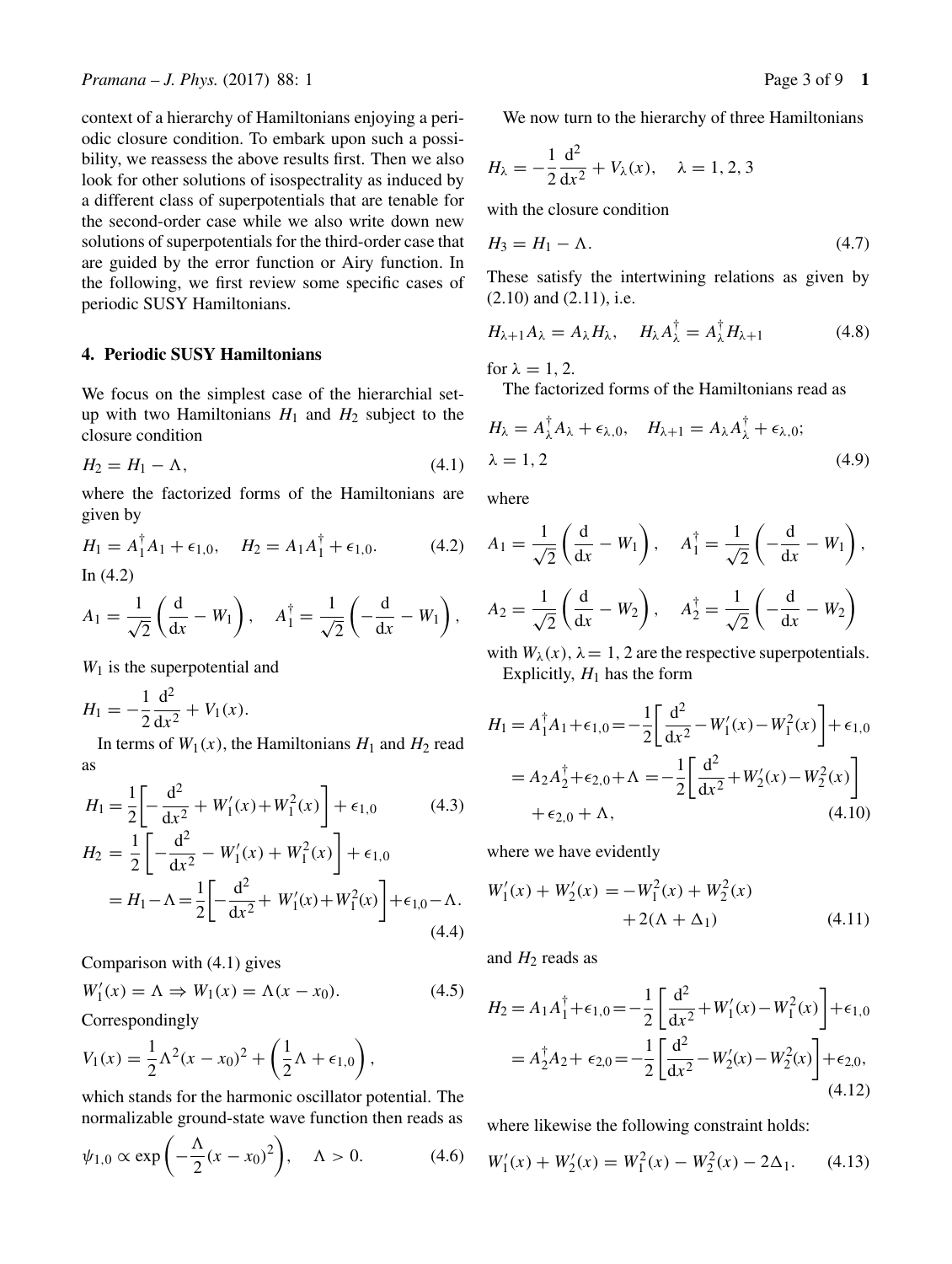From (4.11) and (4.13) it readily follows

$$
W'_1(x) + W'_2(x) = \Lambda \Rightarrow W_1(x) + W_2(x) = \Lambda(x - x_0)
$$
\n(4.14)

which on solving gives

$$
W_{1,2}(x) = \frac{1}{2}\Lambda(x - x_0) \pm \frac{2\Delta_1 + \Lambda}{2\Lambda} \frac{1}{x - x_0}.
$$
 (4.15)

Correspondingly

$$
V_1(x) = \frac{\Delta_1 + \Lambda + 2\epsilon_1}{2} + \frac{\Lambda^2}{8}(x - x_0)^2 + \frac{\Delta_1^2 - (\Lambda^2/4)}{2\Lambda^2} \frac{1}{(x - x_0)^2}
$$
(4.16)

and

$$
V_2(x) = \frac{\Delta_1 - (\Lambda/2)}{4} + \frac{\Lambda^2}{8}(x - x_0)^2 - \frac{\Delta_1^2 - (\Lambda^2/4)}{2\Lambda^2} \frac{1}{(x - x_0)^2}.
$$
 (4.17)

We thus see that for  $\Delta_1^2 > (\Lambda^2/4)$ , while the potential  $V_1(x)$  is an example of the isotopic oscillator, the tial  $V_1(x)$  is an example of the isotonic oscillator, the centrifugal barrier term appears in  $V_2(x)$  with a wrong sign.

For  $\Lambda > 0$ , from  $A_{\lambda}^{\dagger} \psi_{\lambda,0} = 0$  we obtain the groundstate wave functions

$$
\psi_{1,0} \propto (x - x_0)^{-\frac{1}{2} - \frac{\Delta_1}{\Lambda}} \exp\left(-\frac{\Lambda}{4}(x - x_0)^2\right) \tag{4.18}
$$
\n
$$
\psi_{2,0} \propto (x - x_0)^{\frac{1}{2} + \frac{\Delta_1}{\Lambda}} \exp\left(-\frac{\Lambda}{4}(x - x_0)^2\right) \tag{4.19}
$$

$$
\psi_{2,0} \propto (x - x_0)^{\frac{1}{2} + \frac{\Delta_1}{\Lambda}} \exp\left(-\frac{\Lambda}{4}(x - x_0)^2\right)
$$
 (4.19)

which are normalizable for  $-1 < (\Delta_1/\Lambda) < 0$ .

However, for  $\Lambda < 0$ , we have to use  $A_{\lambda} \psi_{\lambda,0} = 0$ and the corresponding results are

$$
\psi_{1,0} \propto (x - x_0)^{\frac{1}{2} + \frac{\Delta_1}{\Lambda}} \exp\left(\frac{\Lambda}{4}(x - x_0)^2\right)
$$
 (4.20)

$$
\psi_{2,0} \propto (x - x_0)^{-\frac{1}{2} - \frac{\Delta_1}{\Delta}} \exp\left(\frac{\Lambda}{4}(x - x_0)^2\right) \tag{4.21}
$$

and note that here too normalization requires the condition  $-1 < (\Delta_1/\Lambda) < 0$ .

Now we focus on the hierarchy of four Hamiltonians

$$
H_{\lambda} = -\frac{1}{2} \frac{d^2}{dx^2} + V_{\lambda}(x), \quad \lambda = 1, 2, 3, 4
$$

with the closure condition

$$
H_4 = H_1 - \Lambda. \tag{4.22}
$$

These satisfy the intertwining relations given by (2.10) and (2.11), i.e.

$$
H_{\lambda+1}A_{\lambda} = A_{\lambda}H_{\lambda}, \quad H_{\lambda}A_{\lambda}^{\dagger} = A_{\lambda}^{\dagger}H_{\lambda+1}, \tag{4.23}
$$

for  $\lambda = 1, 2, 3$ .

The factorized forms of the Hamiltonians are given by

$$
H_{\lambda} = A_{\lambda}^{\dagger} A_{\lambda} + \epsilon_{\lambda,0}, \quad H_{\lambda+1} = A_{\lambda} A_{\lambda}^{\dagger} + \epsilon_{\lambda,0}
$$
  

$$
\lambda = 1, 2, 3,
$$
 (4.24)

where

$$
A_{\lambda} = \frac{1}{\sqrt{2}} \left( \frac{d}{dx} - W_{\lambda} \right), \quad A_{\lambda}^{\dagger} = \frac{1}{\sqrt{2}} \left( -\frac{d}{dx} - W_{\lambda} \right)
$$

and

$$
W_{\lambda}(x), \quad \lambda = 1, 2, 3
$$

are the respective superpotentials. In terms of  $W_\lambda(x)$ 's

$$
H_1 = A_1^{\dagger} A_1 + \epsilon_{1,0} = -\frac{1}{2} \left[ \frac{d^2}{dx^2} - W_1' - W_1^2 \right] + \epsilon_{1,0}
$$
  
=  $H_4 + \Lambda = A_3 A_3^{\dagger} + \epsilon_{3,0}$   
=  $-\frac{1}{2} \left[ \frac{d^2}{dx^2} + W_3' - W_3^2 \right] + (\Lambda + \epsilon_{3,0}),$  (4.25)

$$
H_2 = A_1 A_1^{\dagger} + \epsilon_{1,0} = -\frac{1}{2} \left[ \frac{d^2}{dx^2} + W_1' - W_1^2 \right] + \epsilon_{1,0}
$$
  
=  $A_2^{\dagger} A_2 + \epsilon_{2,0} = -\frac{1}{2} \left[ \frac{d^2}{dx^2} - W_2' - W_2^2 \right] + \epsilon_{2,0},$  (4.26)

$$
H_3 = A_2 A_2^{\dagger} + \epsilon_{2,0} = -\frac{1}{2} \left[ \frac{d^2}{dx^2} + W_2' - W_2^2 \right] + \epsilon_{2,0}
$$
  
=  $A_3^{\dagger} A_3 + \epsilon_{3,0} = -\frac{1}{2} \left[ \frac{d^2}{dx^2} - W_3' - W_3^2 \right] + \epsilon_{3,0}.$  (4.27)

Equating these two different factorizations associated with each  $H_{\lambda}$  we get the following system of constraint relations:

$$
W_1' + W_3' = W_3^2 - W_1^2 + 2(\Delta_2 + \Delta_1 + \Lambda), \quad (4.28)
$$

$$
W_1' + W_2' = W_1^2 - W_2^2 - 2\Delta_1,\tag{4.29}
$$

$$
W_2' + W_3' = W_2^2 - W_3^2 - 2\Delta_2. \tag{4.30}
$$

Adding these three constraints (4.28)–(4.30) we obtain  $W'_1 + W'_2 + W'_3 = \Lambda$ , which after integration becomes

$$
W_1 + W_2 + W_3 = \Lambda(x - x_0). \tag{4.31}
$$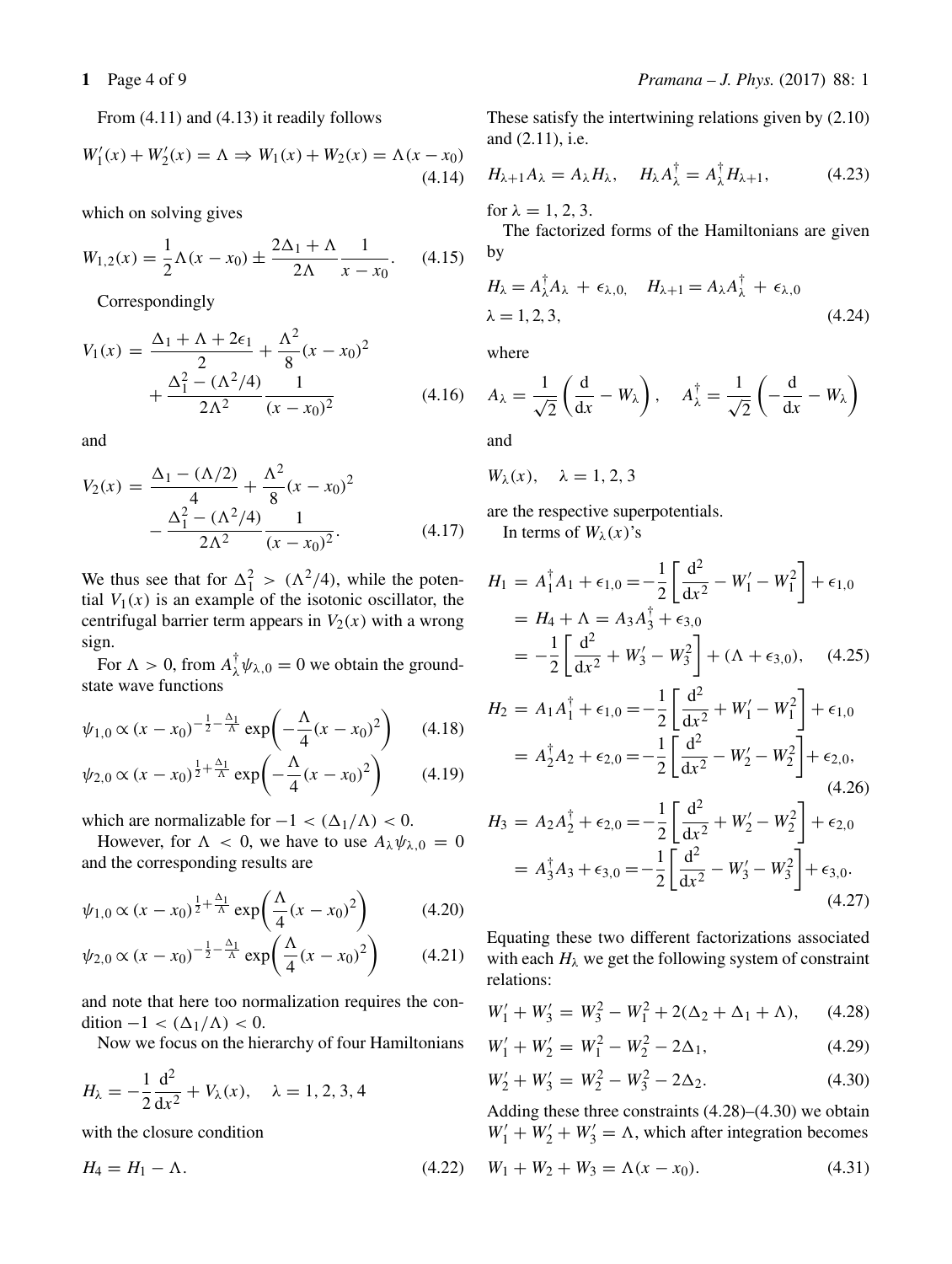In a general approach [13] to solve these relations, one may obtain

$$
W_{1,2} = -\frac{g}{2} \pm \frac{g'}{2g} \pm \frac{\epsilon_{1,0} - \epsilon_{2,0}}{g},
$$
  
\n
$$
W_3 = g - \Lambda(x - x_0)
$$
\n(4.32)

where  $g(x)$  satisfies Painlevé-IV equation

$$
gg'' = \frac{g'^2}{2} + \frac{3g^4}{2} + 4\Lambda(x - x_0)g^3
$$
  
+ 2[\Lambda^2(x - x\_0)^2 - a]g^2 + b (4.33)

and

 $a = -(\Lambda - \epsilon_{1,0} - \epsilon_{2,0} + 2\epsilon_{3,0}), \quad b = -2\Delta_1^2.$  (4.34)

At this stage, we seek for an admissible formal solution of this system in the following form:

$$
W_1 = v_1(x - x_0) + \frac{\mu_1}{x - x_0},
$$
\n
$$
\mu_2
$$
\n(4.35)

$$
W_2 = \nu_2(x - x_0) + \frac{\mu_2}{x - x_0},\tag{4.36}
$$
\n
$$
\mu_1 + \mu_2
$$

$$
W_3 = v_3(x - x_0) - \frac{\mu_1 + \mu_2}{x - x_0},\tag{4.37}
$$

where  $v_j$ ,  $\mu_j \in \mathbb{R}$ ,  $j = 1, 2, 3$ .<br>From the constraint (4.31) w

From the constraint (4.31) we readily can get

$$
\nu_1 + \nu_2 + \nu_3 = \Lambda. \tag{4.38}
$$

Now substituting these expressions in (4.28), (4.29) and (4.30), we get

$$
\nu_1^2 = \nu_2^2, \quad \mu_1^2 - \mu_2^2 = -(\mu_1 + \mu_2),
$$
  
\n
$$
(\nu_1 + \nu_2) - 2(\nu_1\mu_1 - \nu_2\mu_2) = -2\Delta_1,
$$
  
\n
$$
\nu_2^2 = \nu_3^2, \quad \mu_2^2 - (\mu_1 + \mu_2)^2 = \mu_1,
$$
  
\n
$$
(\nu_2 + \nu_3) - 2(\nu_2\mu_2 + \nu_3\mu_1 + \nu_3\mu_2) = -2\Delta_2,
$$
  
\n
$$
(\nu_3^2 = \nu_1^2, \quad (\mu_1 + \mu_2)^2 - \mu_1^2 = \mu_2,
$$
  
\n
$$
(\nu_1 + \nu_3) + 2(\nu_1\mu_1 + \nu_3\mu_1 + \nu_3\mu_2)
$$
 (4.40)

$$
=2(\Delta_2+\Delta_1+\Lambda). \tag{4.41}
$$

Solving for  $v_i$ ,  $\mu_i$  we obtain

$$
\mu_1 = \mu_2 = 0, \quad \nu_1 = \frac{\Lambda}{a}, \quad \nu_2 = \frac{\Lambda}{b}, \quad \nu_3 = \frac{\Lambda}{c},
$$
  
\n $a > 0, \quad b > 0, \quad c > 0;$   
\n $\frac{1}{a} + \frac{1}{b} + \frac{1}{c} = 1, \quad \Delta_1 = -\frac{\Lambda}{2} \left( \frac{1}{a} + \frac{1}{b} \right),$   
\n $\Delta_2 = -\frac{\Lambda}{2} \left( \frac{1}{b} + \frac{1}{c} \right)$  (4.42)

and the corresponding superpotentials are

$$
W_1 = \frac{\Lambda}{a}(x - x_0), \quad W_2 = \frac{\Lambda}{b}(x - x_0),
$$
  

$$
W_3 = \frac{\Lambda}{c}(x - x_0).
$$
 (4.43)

For  $\Lambda > 0$ , these superpotentials govern the corresponding normalized ground-state wave functions

$$
\psi_{1,0} \propto \exp\left(-\frac{\Lambda}{2a}(x-x_0)^2\right), \quad \psi_{2,0} \propto \exp\left(-\frac{\Lambda}{2b}(x-x_0)^2\right),
$$

$$
\psi_{3,0} \propto \exp\left(-\frac{\Lambda}{2c}(x-x_0)^2\right).
$$
(4.44)

Corresponding potentials are then given by

$$
V_1(x) = \frac{1}{2} \left[ \frac{\Lambda^2}{a^2} (x - x_0)^2 + \frac{\Lambda}{a} \right] + \epsilon_{1,0},
$$
  
\n
$$
V_2(x) = \frac{1}{2} \left[ \frac{\Lambda^2}{b^2} (x - x_0)^2 + \frac{\Lambda}{b} \right] + \epsilon_{2,0},
$$
  
\n
$$
V_3(x) = \frac{1}{2} \left[ \frac{\Lambda^2}{c^2} (x - x_0)^2 + \frac{\Lambda}{c} \right] + \epsilon_{3,0}.
$$
\n(4.45)

The set (4.45) describes an isospectral family of shifted harmonic oscillators. Note that from the relations (4.39)–(4.41) we may find a non-trivial solution for  $\mu_1$  and  $\mu_2$ , namely  $\mu_1 = -\mu_2 = 1$ . This solution for parameters  $\mu_{1,2}$  is inadmissible as corresponding superpotentials are failed to produce normalized ground states.

## **5. Non-uniqueness of superpotentials**

#### 5.1 *The case of two Hamiltonians in the hierarchy*

If the superpotential is non-unique, then an alternative factorization of  $H_1$  can be prescribed as follows [15]:

$$
\tilde{H}_1 = B_1^{\dagger} B_1 + \tilde{\epsilon}_{1,0}, \tag{5.1}
$$

where  $B_1$  and  $B_1^{\dagger}$  are mutually adjoint operators given<br>by by

$$
B_1 = \frac{1}{\sqrt{2}} \left( \frac{d}{dx} - W_1 - \phi_1 \right),
$$
  
\n
$$
B_1^{\dagger} = \frac{1}{\sqrt{2}} \left( -\frac{d}{dx} - W_1 - \phi_1 \right)
$$
\n(5.2)

for some non-trivial function  $\phi_1(x)$ . Thus, a new hierarchy  $H_{\lambda}$ ,  $\lambda = 1, 2$  is set up with  $H_1 = H_1$  and

$$
\tilde{H}_2 = B_1 B_1^{\dagger} + \tilde{\epsilon}_{1,0} \tag{5.3}
$$

with the closure condition

$$
\tilde{H}_2 = \tilde{H}_1 - \tilde{\Lambda}.\tag{5.4}
$$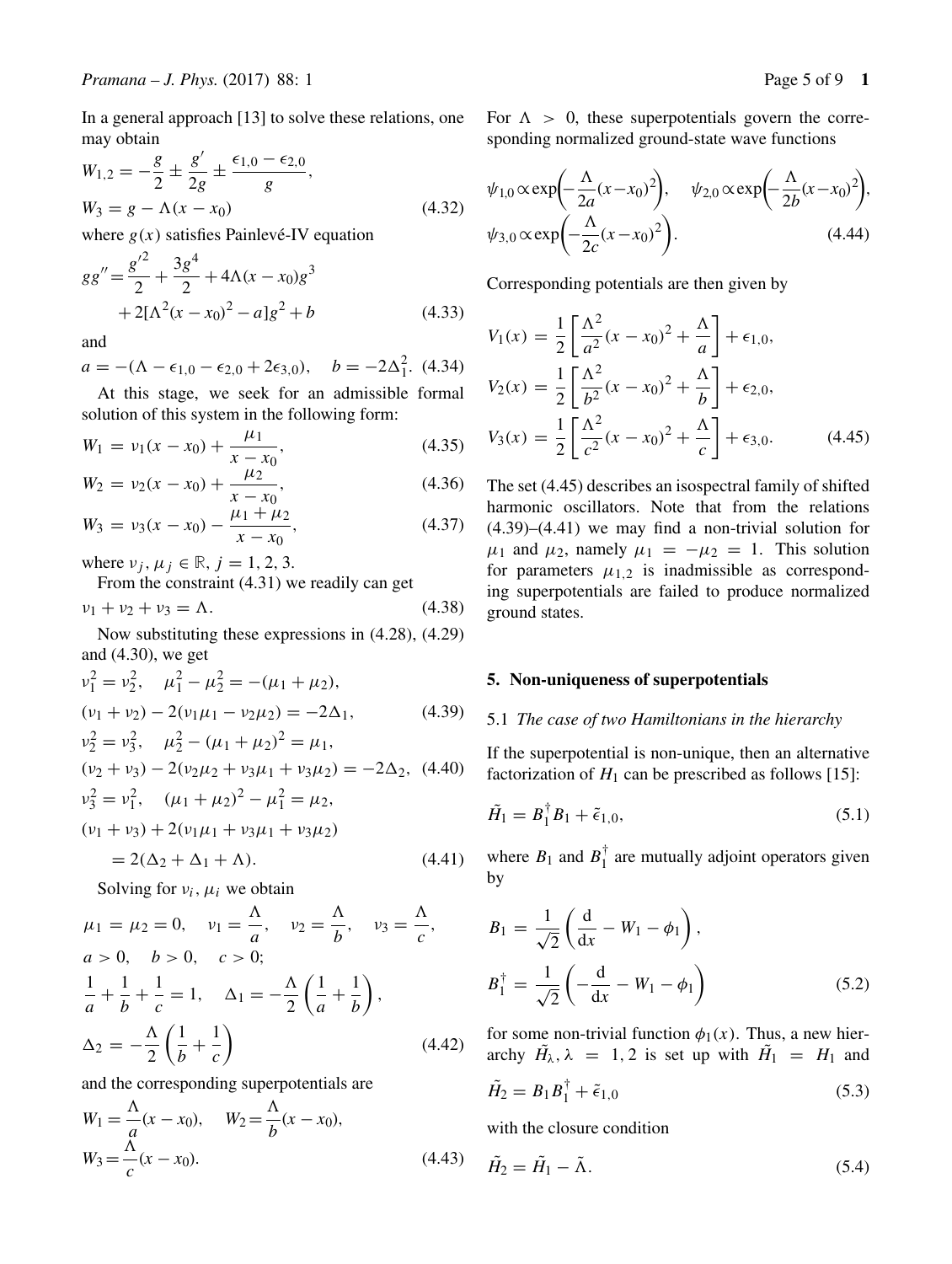$$
\tilde{H}_1 = \frac{1}{2} \left[ -\frac{d^2}{dx^2} + (W_1' + \phi_1') + (W_1 + \phi_1)^2 \right] + \tilde{\epsilon}_{1,0}, (5.5)
$$
\n
$$
\tilde{H}_2 = \frac{1}{2} \left[ -\frac{d^2}{dx^2} - (W_1' + \phi_1') + (W_1 + \phi_1)^2 \right] + \tilde{\epsilon}_{1,0}
$$
\n
$$
= \tilde{H}_1 - \tilde{\Lambda} = \frac{1}{2} \left[ -\frac{d^2}{dx^2} + (W_1' + \phi_1') + (W_1 + \phi_1)^2 \right]
$$
\n
$$
+ \tilde{\epsilon}_{1,0} - \tilde{\Lambda}. \qquad (5.6)
$$

As such

$$
W_1' + \phi_1' = \tilde{\Lambda} \Rightarrow \phi_1' = \tilde{\Lambda} - \Lambda,\tag{5.7}
$$

where we use the result  $(4.5)$ .

The choice of  $H_1 = H_1$  gives us

$$
\phi_1^2 + 2W_1\phi_1 = K,
$$
  
\n
$$
K = (\Lambda - \tilde{\Lambda}) + (\epsilon_{1,0} - \tilde{\epsilon}_{1,0})
$$
  
\n
$$
\Rightarrow \phi_1 = -\Lambda(x - x_0) \pm \sqrt{K + \Lambda^2(x - x_0)^2}
$$
(5.8)

and so

$$
\phi_1' = -\Lambda \pm \frac{\Lambda^2 (x - x_0)}{\sqrt{K + \Lambda^2 (x - x_0)^2}}
$$
(5.9)

which on comparison with  $(5.7)$  yields

$$
\pm \frac{\Lambda^2 (x - x_0)}{\sqrt{K + \Lambda^2 (x - x_0)^2}} = \tilde{\Lambda}.
$$
\n(5.10)

Equation (5.10) suggests  $K=0$ ,  $\Lambda = \pm \Lambda$  and implies a viable solution of  $\phi_1(x)$ , namely

$$
\phi_1(x) = -2\Lambda(x - x_0), \quad \Lambda > 0.
$$
 (5.11)

Such a form is consistent with the harmonic oscillator potential as can be found out from (5.5) and (5.6). The corresponding normalized ground-state wave function  $\psi_{1,0} \propto \exp(-(\Lambda/2)(x-x_0)^2)$  is<br>obtained from  $R_1/\psi_{1,0} = 0$ obtained from  $B_1 \psi_{1,0} = 0$ .

## 5.2 *The case of three Hamiltonians in the hierarchy*

In the next level of complexity, the non-uniqueness of superpotential prescribes a new hierarchy of Hamiltonians  $H_{\lambda}$ ,  $\lambda = 1, 2, 3$  with its first member  $H_1 = H_1$ <br>with the closure condition with the closure condition

$$
\tilde{H}_3 = \tilde{H}_1 - \tilde{\Lambda}.\tag{5.12}
$$

These satisfy the intertwining relations as given by (2.10) and (2.11), i.e.

$$
\tilde{H}_{\lambda+1}B_{\lambda} = B_{\lambda}\tilde{H}_{\lambda}, \quad \tilde{H}_{\lambda}B_{\lambda}^{\dagger} = B_{\lambda}^{\dagger}\tilde{H}_{\lambda+1}, \lambda = 1, 2, 3.
$$
\n(5.13)

**1** Page 6 of 9 *Pramana – J. Phys.* (2017) 88: 1

Explicitly, 
$$
\tilde{H}_{\lambda}
$$
,  $\lambda = 1, 2, 3$  are given by  
\n
$$
\tilde{H}_{\lambda} = B_{\lambda}^{\dagger} B_{\lambda} + \tilde{\epsilon}_{\lambda,0}, \quad \tilde{H}_{\lambda+1} = B_{\lambda} B_{\lambda}^{\dagger} + \tilde{\epsilon}_{\lambda,0},
$$
\n
$$
\lambda = 1, 2, 3,
$$
\n(5.14)

where

$$
B_{\lambda} = \frac{1}{\sqrt{2}} \left( \frac{d}{dx} - W_{\lambda} - \phi_{\lambda} \right)
$$
 and

$$
B_{\lambda}^{\dagger} = \frac{1}{\sqrt{2}} \left( -\frac{d}{dx} - W_{\lambda} - \phi_{\lambda} \right)
$$

are two mutually adjoint operators involving  $W_\lambda(x)$ ,  $\lambda$ <br>- 1.2.3 along with some non-trivial functions  $\phi_0(x)$  $= 1, 2, 3$  along with some non-trivial functions  $\phi_{\lambda}(x)$ .

In terms of  $\phi_1(x)$  we can represent  $H_1$  as

$$
\tilde{H}_1 = -\frac{1}{2} \left[ \frac{\mathrm{d}^2}{\mathrm{d}x^2} - (W_1' + \phi_1') - (W_1 + \phi_1)^2 \right] + \tilde{\epsilon}_{1,0} \tag{5.15}
$$

which on comparison with  $H_1$  (4.9) gives

$$
\phi_1' + \phi_1^2 + 2W_1\phi_1 = 2(\epsilon_{1,0} - \tilde{\epsilon}_{1,0}).
$$
\n(5.16)

*Case* I. If  $\epsilon_{1,0} \neq \tilde{\epsilon}_{1,0}$  then for  $\phi_1 = \xi'/\xi$ , eq. (5.16) can be cast into a second-order differential equation be cast into a second-order differential equation

$$
\frac{d^2\xi}{dy^2} + \frac{2\Delta_1 + \Lambda}{\Lambda} \frac{1}{y} \frac{d\xi}{dy} + \Lambda y \frac{d\xi}{dy} + 2(\tilde{\epsilon}_{1,0} - \epsilon_{1,0}) = 0,
$$
\n(5.17)

where we have set  $y = x - x_0$ .

If we choose  $\Lambda = -2$  and  $2\Delta_1 + \Lambda = 0 \Rightarrow \Delta_1 = 1$ then for  $\tilde{\epsilon}_{1,0} - \epsilon_{1,0} = n$  where *n* is a non-negative integer, (5.17) becomes the Hermite differential equation

$$
\frac{d^2\xi}{dy^2} - 2y\frac{d\xi}{dy} + 2n\xi = 0.
$$
 (5.18)  
Its solution is given by  $\xi = H$  (v) where H (v) range

Its solution is given by  $\xi = H_n(y)$  where  $H_n(y)$  repre-<br>sents the Hermite polynomial sents the Hermite polynomial.

Hence we can write

$$
\phi_1 = \frac{(d/dy)H_n(y)}{H_n(y)} \n= 2(x - x_0) - \frac{H_{n+1}(x - x_0)}{H_n(x - x_0)}.
$$
\n(5.19)

For our choice of  $\Lambda$  and  $\Delta_1$  we see that  $W_1 = W_2$  =  $-(x-x_0)$  and from two representations for  $H_2$  in terms<br>of  $\phi_1$  and  $\phi_2$  we can write of  $\phi_1$  and  $\phi_2$  we can write

$$
\tilde{H}_2 = -\frac{1}{2} \left[ \frac{d^2}{dx^2} + (W_1' + \phi_1') - (W_1 + \phi_1)^2 \right] + \tilde{\epsilon}_{1,0}
$$
\n
$$
= -\frac{1}{2} \left[ \frac{d^2}{dx^2} - (W_2' + \phi_2') - (W_2 + \phi_2)^2 \right] + \tilde{\epsilon}_{2,0}.
$$
\n(5.20)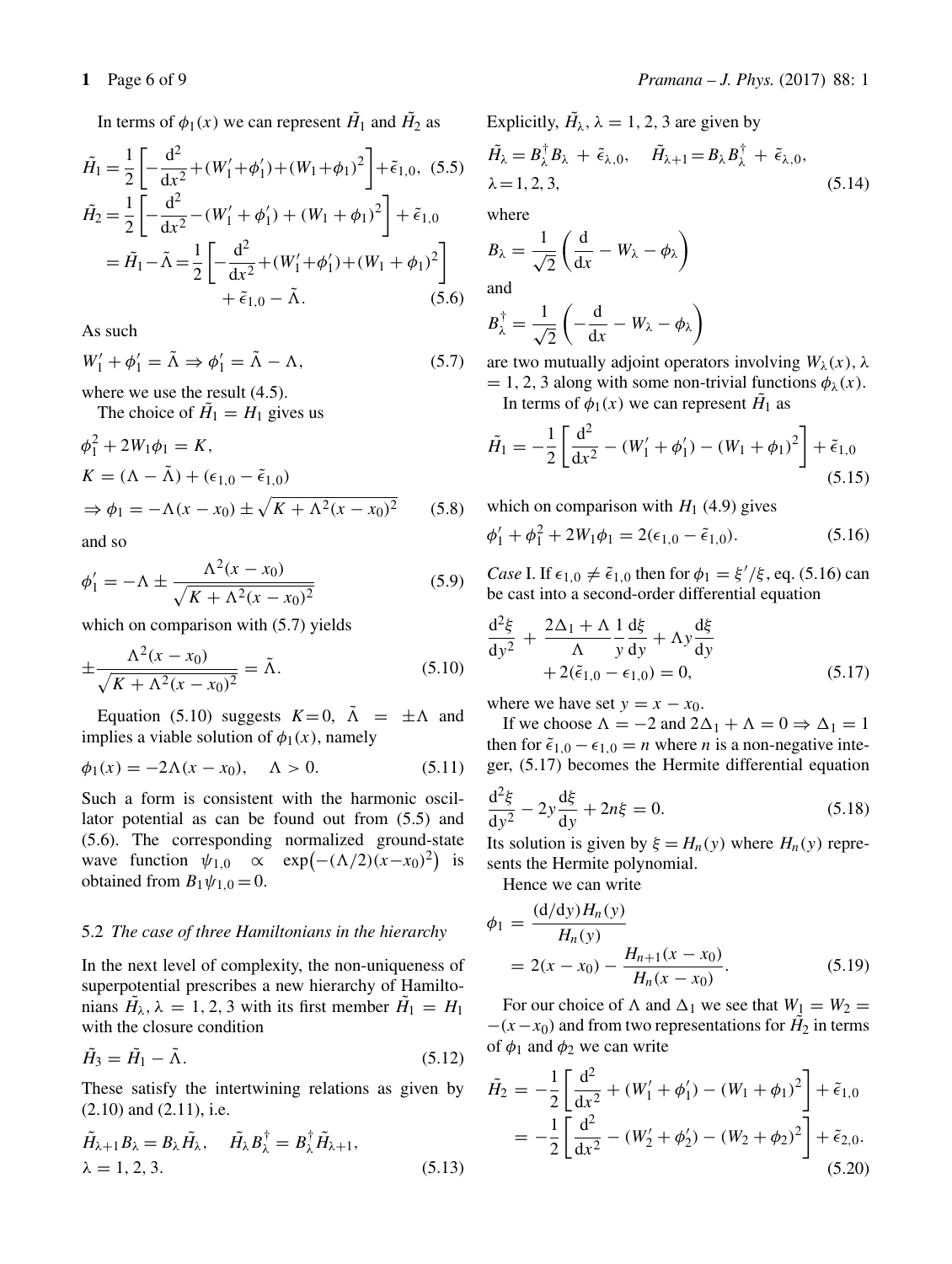As a result we are led to a constraint

$$
\phi_2' + \phi_2^2 - 2(x - x_0)\phi_2
$$
  
= -2\phi\_1' + 2(\epsilon\_{1,0} - \tilde{\epsilon}\_{2,0} + 1). (5.21)

Substituting (5.21) into the closure relation (5.12), the closed form expression for  $\phi_2$  reads as

$$
\phi_2 = -\phi_1 + (\Lambda + 2)(x - x_0) + K
$$
  
=  $\tilde{\Lambda}(x - x_0) + \frac{H_{n+1}(x - x_0)}{H_n(x - x_0)} + K,$  (5.22)  
where *K* is a constant. We have thus solved for the

where K is a constant. We have thus solved for the two non-trivial functions  $\phi_1$  and  $\phi_2$  and arrived at their two non-trivial functions  $\phi_1$  and  $\phi_2$  and arrived at their closed form expressions given by (5.19) and (5.22). It is needless to mention that these functions play the role of isospectral deformation.

From  $B_{\lambda}\psi_{\lambda,0}=0$  we find the ground states

$$
\psi_{1,0} \propto \exp\left(-\frac{1}{2}(x-x_0)^2\right) H_n(x-x_0),\tag{5.23}
$$
\n
$$
\psi_{2,0} \propto \exp\left(\frac{\Lambda}{2}\{(x-x_0)+K\}^2\right) H_n(x-x_0),\tag{5.24}
$$

where  $n$  has to be an even non-negative integer.

*Case* II. If  $\epsilon_{1,0} = \tilde{\epsilon}_{1,0}$  then for the specific combination of the parameters  $2\Delta_1 + \Lambda = 0$  we have from (4.15)  $W_1 = W_2 = \frac{1}{2}\Lambda(x - x_0)$  and so the solution to eq. (5.16) will be eq. (5.16) will be

$$
\phi_1(x) = \frac{e^{-(\Lambda/2)(x-x_0)^2}}{K_1 + \sqrt{(\pi/2\Lambda)} \text{erf}(\sqrt{(\Lambda/2)}(x-x_0))},
$$
\n(5.25)

where  $K_1$  is a constant and 'erf' is the error function.

Two different factorizations of  $H_2$  in terms of  $\phi_1$  and are given by  $\phi_2$  are given by

$$
\tilde{H}_2 = -\frac{1}{2} \left[ \frac{d^2}{dx^2} + (W_1' + \phi_1') - (W_1 + \phi_1)^2 \right] + \tilde{\epsilon}_{1,0}
$$
\n
$$
= -\frac{1}{2} \left[ \frac{d^2}{dx^2} - (W_2' + \phi_2') - (W_2 + \phi_2)^2 \right] + \tilde{\epsilon}_{2,0}
$$
\n(5.26)

implying

$$
\phi_2' + \phi_2^2 + 2W_2\phi_2 = -\Lambda + 2(\tilde{\epsilon}_{1,0} - \tilde{\epsilon}_{2,0}) - 2\phi_1' - 2W_2.
$$
 (5.27)

On the other hand, the two different factorizations of  $H_3$  in terms of  $φ_2$  and  $φ_3$  read as

$$
\tilde{H}_3 = -\frac{1}{2} \left[ \frac{d^2}{dx^2} + (W'_2 + \phi'_2) - (W_2 + \phi_2)^2 \right] + \tilde{\epsilon}_{2,0}
$$

$$
= \tilde{H}_1 - \tilde{\Lambda} = -\frac{1}{2} \left[ \frac{d^2}{dx^2} - W'_1 - W_1^2 \right] + \epsilon_{1,0} - \tilde{\Lambda}.
$$
(5.28)

On comparison we find

$$
-\phi_2' + \phi_2^2 + 2W_2\phi_2 = (W_1 + W_2)' + (W_1^2 - W_2^2) - 2(\tilde{\Lambda} - \epsilon_{1,0} + \tilde{\epsilon}_{2,0}). \quad (5.29)
$$

Using (5.27) and expressions  $W_{1,2}$  as given in (4.15)<br>we can directly solve (5.29) to obtain we can directly solve (5.29) to obtain

$$
\phi_2(x) = -\phi_1 - \frac{\Lambda}{4}(x - x_0)^2 - (\Lambda - \tilde{\Lambda})(x - x_0). \tag{5.30}
$$

Corresponding to the above solutions of  $\phi_1$ <sub>2</sub>(x), the accompanying potential to (5.26) takes the form

$$
\tilde{V}_2(x) = \frac{\Lambda^2}{8}(x - x_0)^2 - e^{-(\Lambda/2)(x - x_0)^2} + \tilde{\epsilon}_{1,0} - \frac{\Lambda}{4}
$$
\n(5.31)

which for a small  $\Lambda$  approximates to a harmonic oscillator potential.

For  $\Lambda > 0$ , the ground-state wave functions are obtained from  $B_{\lambda}^{\dagger} \psi \lambda$ ,  $0 = 0$  and read as

$$
\psi_{1,0} \propto \exp\left(-\frac{\Lambda}{4}(x-x_0)^2\right)
$$

$$
\times \left[K_1 + \sqrt{\frac{\pi}{2\Lambda}} \text{erf}\left\{\sqrt{\frac{\Lambda}{2}}(x-x_0)\right\}\right]^{-\sqrt{\Lambda/2}},
$$
(5.32)

$$
\psi_{2,0} \propto \exp\left(-\frac{\Lambda}{8}(x-x_0)^2\right)
$$

$$
\times \left[K_1 + \sqrt{\frac{\pi}{2\Lambda}} \text{erf}\left\{\sqrt{\frac{\Lambda}{2}}(x-x_0)\right\}\right]^{\sqrt{\Lambda/2}}, (5.33)
$$

where  $\Lambda = \Lambda$ ,  $K_1 > \sqrt{\pi/2\Lambda}$ .

## 5.3 *The case of four Hamiltonians in the hierarchy*

In this level of complexity, the non-uniqueness of the superpotential prescribes a new hierarchy of Hamiltonians  $H_{\lambda}$ ,  $\lambda = 1, 2, 3, 4$  with its first member  $H_1 = H_1$ <br>along with the closure condition along with the closure condition

$$
\tilde{H}_4 = \tilde{H}_1 - \tilde{\Lambda}.
$$
\nThese satisfy the intertwining relations

\n
$$
\tag{5.34}
$$

$$
\tilde{H}_{\lambda+1}B_{\lambda} = B_{\lambda}\tilde{H}_{\lambda}, \quad \tilde{H}_{\lambda}B_{\lambda}^{\dagger} = B_{\lambda}^{\dagger}\tilde{H}_{\lambda+1}, \n\lambda = 1, 2, 3, 4
$$
\n(5.35)

and alternative factorizations of the Hamiltonians are as follows:

$$
\tilde{H}_{\lambda} = B_{\lambda}^{\dagger} B_{\lambda} + \tilde{\epsilon}_{\lambda,0}, \quad \tilde{H}_{\lambda+1} = B_{\lambda} B_{\lambda}^{\dagger} + \tilde{\epsilon}_{\lambda,0}, \lambda = 1, 2, 3, 4,
$$
\n(5.36)

where

$$
B_{\lambda} = \frac{1}{\sqrt{2}} \left( \frac{\mathrm{d}}{\mathrm{d}x} - W_{\lambda} - \phi_{\lambda} \right)
$$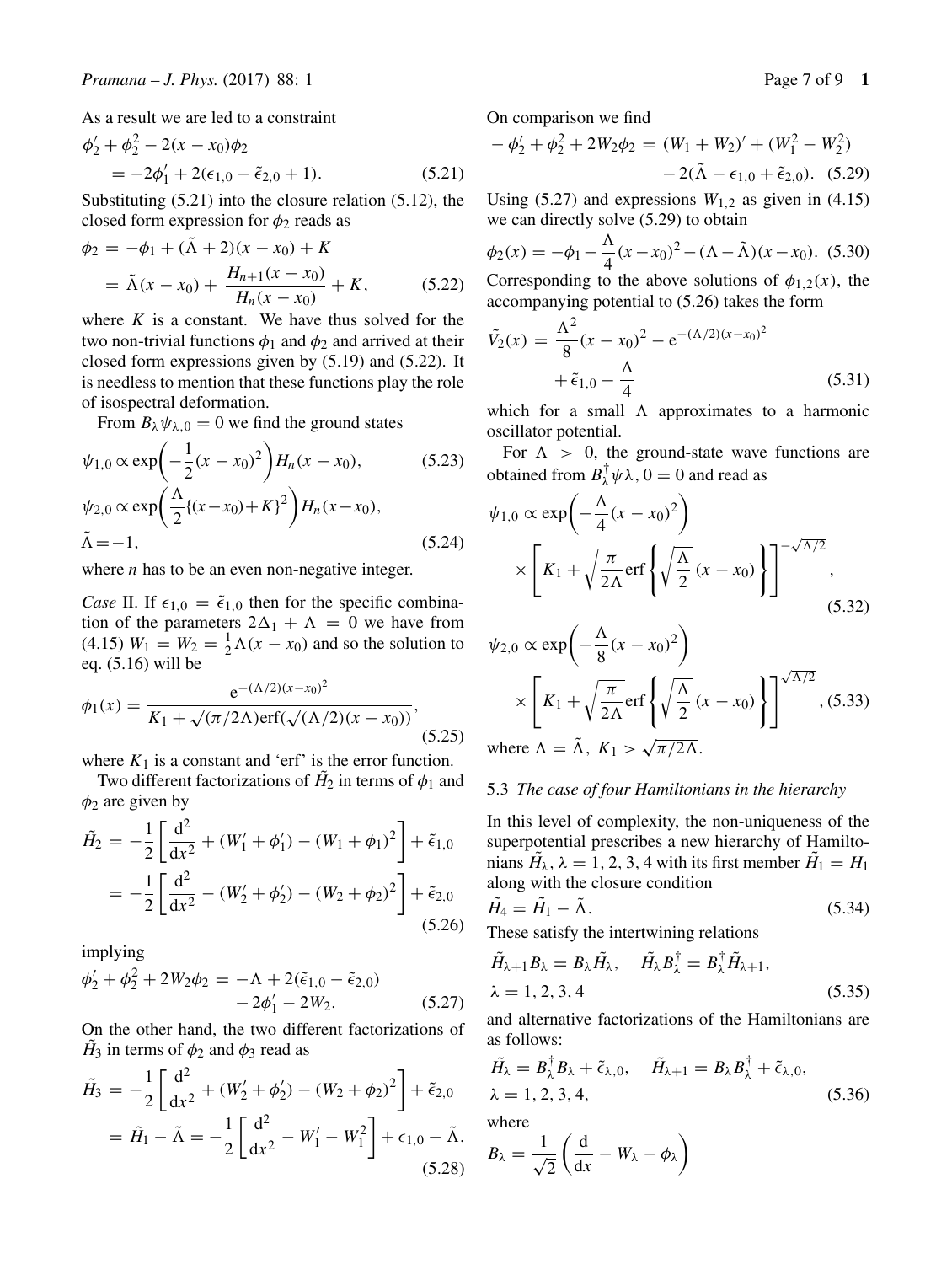and

$$
B_{\lambda}^{\dagger} = \frac{1}{\sqrt{2}} \left( -\frac{d}{dx} - W_{\lambda} - \phi_{\lambda} \right)
$$

are two mutually adjoint operators involving  $W_{\lambda}(x)$ ,<br> $\lambda = 1, 2, 3, 4$ . The latter plays the role of superpo- $\lambda = 1, 2, 3, 4$ . The latter plays the role of superpotentials in the hierarchy of  $H_{\lambda}$ ,  $\lambda = 1, 2, 3, 4$ .

Explicitly, in terms of  $\phi_1(x)$ ,

$$
\tilde{H}_1 = -\frac{1}{2} \left[ \frac{\mathrm{d}^2}{\mathrm{d}x^2} - (W_1' + \phi_1') - (W_1 + \phi_1)^2 \right] + \tilde{\epsilon}_{1,0}.
$$
\n(5.37)

This on comparison with  $H_1$  gives

$$
\phi_1' + \phi_1^2 + 2W_1\phi_1 = 2\tilde{\delta}_1,\tag{5.38}
$$

where we have set  $\delta_{\lambda} = \epsilon_{\lambda,0} - \tilde{\epsilon}_{\lambda,0}, \lambda = 1, 2, 3, 4$ .<br>For the simplest possibility i.e.  $\epsilon_{\lambda,0} - \tilde{\epsilon}_{\lambda,0} \rightarrow \tilde{\delta}_{\lambda}$ 

For the simplest possibility, i.e.  $\epsilon_{1,0} = \tilde{\epsilon}_{1,0} \Rightarrow \delta_1 =$ <br>and then  $\phi_1$  takes the following form for the solution 0 and then  $\phi_1$  takes the following form for the solution obtained in (4.43) as

$$
\phi_1(x) = \frac{\exp(-(\Lambda/a)(x - x_0)^2)}{K_2 + \sqrt{(a\pi/4\Lambda)} \text{erf}\left(\sqrt{(\Lambda/a)}(x - x_0)\right)},
$$
\n(5.39)

where  $K_2$  is the integration constant.

Comparing two different factorizations for  $\tilde{H}_2$  read as

$$
\tilde{H}_2 = -\frac{1}{2} \left[ \frac{d^2}{dx^2} + (W_1' + \phi_1') - (W_1 + \phi_1)^2 \right] + \tilde{\epsilon}_{1,0}
$$
\n
$$
= -\frac{1}{2} \left[ \frac{d^2}{dx^2} - (W_2' + \phi_2') - (W_2 + \phi_2)^2 \right] + \tilde{\epsilon}_{2,0}
$$
\n(5.40)

resulting in the constraint

$$
\phi_2' + 2W_2\phi_2 + \phi_2^2 = -2\phi_1' + 2\tilde{\delta}_2.
$$
 (5.41)

In a similar way comparing two different factorizations for  $H_3$  we get

$$
\tilde{H}_3 = -\frac{1}{2} \left[ \frac{d^2}{dx^2} + (W'_2 + \phi'_2) - (W_2 + \phi_2)^2 \right] + \tilde{\epsilon}_{2,0}
$$
\n
$$
= -\frac{1}{2} \left[ \frac{d^2}{dx^2} - (W'_3 + \phi'_3) - (W_3 + \phi_3)^2 \right] + \tilde{\epsilon}_{3,0}.
$$
\n(5.42)

As such we have

$$
\phi_3' + 2W_3\phi_3 + \phi_3^2 = -2(\phi_1 + \phi_2)' + 2\tilde{\delta}_3. \tag{5.43}
$$

The same treatment for  $H_4$  reads as

$$
\tilde{H}_4 = -\frac{1}{2} \left[ \frac{d^2}{dx^2} + (W_3' + \phi_3') - (W_3 + \phi_3)^2 \right] + \tilde{\epsilon}_{3,0}
$$

$$
= \tilde{H}_1 - \tilde{\Lambda} = -\frac{1}{2} \left[ \frac{d^2}{dx^2} - W_1' - W_1^2 \right] + \epsilon_{1,0} - \tilde{\Lambda}
$$
(5.44)

and produces

$$
(W_1 + W_3)' + W_1^2 - W_3^2 = -2(\phi_1 + \phi_2 + \phi_3)'
$$
  
+ 2(\Delta\_2 + \Delta\_1 + \tilde{\Lambda}). (5.45)

A simple calculation yields

$$
(\phi_1 + \phi_2 + \phi_3)' = [\Delta_2 + \Delta_1 + \tilde{\Lambda}] - \Lambda \left(\frac{1}{a} + \frac{1}{c}\right) + \Lambda^2 \left(\frac{1}{a^2} - \frac{1}{c^2}\right) (x - x_0)^2.
$$
 (5.46)

On setting  $a = c$ , we get the simplest possibility

$$
(\phi_1 + \phi_2 + \phi_3)' = K_2,
$$
  
\n
$$
K_2 = \left[\Delta_2 + \Delta_1 + \tilde{\Lambda} - \frac{2\Lambda}{a}\right].
$$
\n(5.47)

Using this result (5.43) gives us

$$
\phi_3 = \frac{\exp((\Lambda/a)(x - x_0)^2)}{K_3 - \sqrt{(a\pi/4\Lambda)} \operatorname{erfi}\left(\sqrt{(\Lambda/a)}(x - x_0)\right)},
$$
  
\n
$$
K_2 = \tilde{\delta}_3,
$$
\n(5.48)

where  $K_3$  is the integration constant and 'erfi' is the imaginary error function having the approximation

$$
\text{erfi}(x) \propto -i \pm \frac{1}{\sqrt{\pi}} \frac{1}{x} \exp(x^2), \quad |x| \to \infty,
$$
  

$$
i = \sqrt{-1}.
$$

As a result

$$
\phi_2 = K_2(x - x_0) - (\phi_1 + \phi_3). \tag{5.49}
$$

We now list the corresponding ground-state wave functions

$$
\psi_{1,0} \propto \exp\left(-\frac{\Lambda}{2a}(x-x_0)^2\right)
$$

$$
\times \left[K_2 + \sqrt{\frac{a\pi}{4\Lambda}} \text{erf}\left\{\sqrt{\frac{\Lambda}{a}}(x-x_0)\right\}\right]^{-\sqrt{\Lambda/a}},
$$

$$
\psi_{3,0} \propto \exp\left(-\frac{\Lambda}{2a}(x-x_0)^2\right) \qquad (5.50)
$$

$$
\times \left[K_3 - \sqrt{\frac{a\pi}{4\Lambda}} \text{erfi}\left\{\sqrt{\frac{\Lambda}{a}}(x - x_0)\right\}\right]^{\sqrt{\Lambda}/a}, (5.51)
$$

$$
\psi_{2,0} \propto \exp\left(-\frac{1}{2}\left(\frac{\Lambda}{b} + K_2\right)(x - x_0)^2\right)
$$

$$
\psi_{2,0} \propto \exp\left(-\frac{1}{2}\left(\frac{1}{b} + K_2\right)(x - x_0)^2\right)
$$

$$
\times \left[\frac{K_3 - \sqrt{(a\pi/4\Lambda)}\mathrm{erfi}\{\sqrt{(\Lambda/a)}(x - x_0)\}}{K_2 + \sqrt{(a\pi/4\Lambda)}\mathrm{erf}\{\sqrt{(\Lambda/a)}(x - x_0)\}}\right]^{\sqrt{\Lambda/a}},
$$
(5.52)

where

$$
K_2 > \sqrt{\frac{a\pi}{4\Lambda}}, \quad \sqrt{\frac{\Lambda}{a}} < \frac{1}{2} \quad \text{and} \quad \tilde{\Lambda} \ge 1 + 3\frac{\Lambda}{a}.
$$